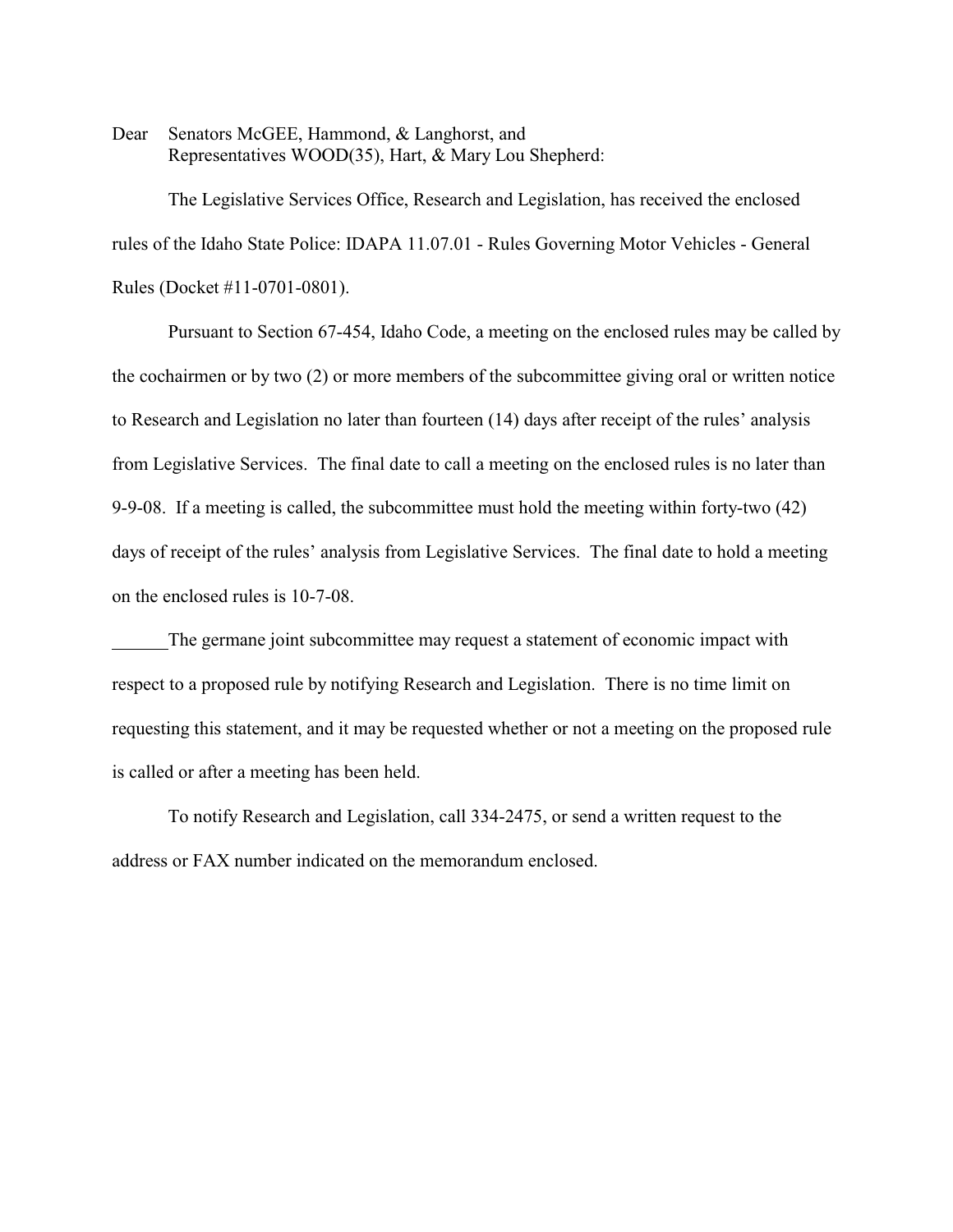### **MEMORANDUM**

| TO:          | Senate Transportation Subcommittee on Administrative Rules and<br>House Transportation and Defense Subcommittee on Administrative Rules |
|--------------|-----------------------------------------------------------------------------------------------------------------------------------------|
| <b>FROM:</b> | Legislative Services Office staff, Maureen L. Ingram                                                                                    |
| <b>DATE:</b> | August 19, 2008                                                                                                                         |
|              | <b>SUBJECT:</b> Motor Carrier Rule of the Idaho State Police                                                                            |

# **IDAPA 11, Title 07, Chapter 01 - Rules Governing Motor Vehicles - General Rules (Docket #11-0701-0801)**

Under Docket Number 11-0701-0801, the director of the Idaho State Police has submitted this action as a proposed rule. Authority for promulgation of the rule is found in Section 67-2901 and Section 49-901, Idaho Code.

The purpose of this proposed amendment is to remove "unnecessary and conflicting language" with reference to formal declaratory orders found in Section 002. of the rule dealing with "Written Interpretations." The proposed change to this rule is within the director's statutory authority.

cc: Idaho State Police Colonel G. Jerry Russell, Director & Lt. Bill Reese